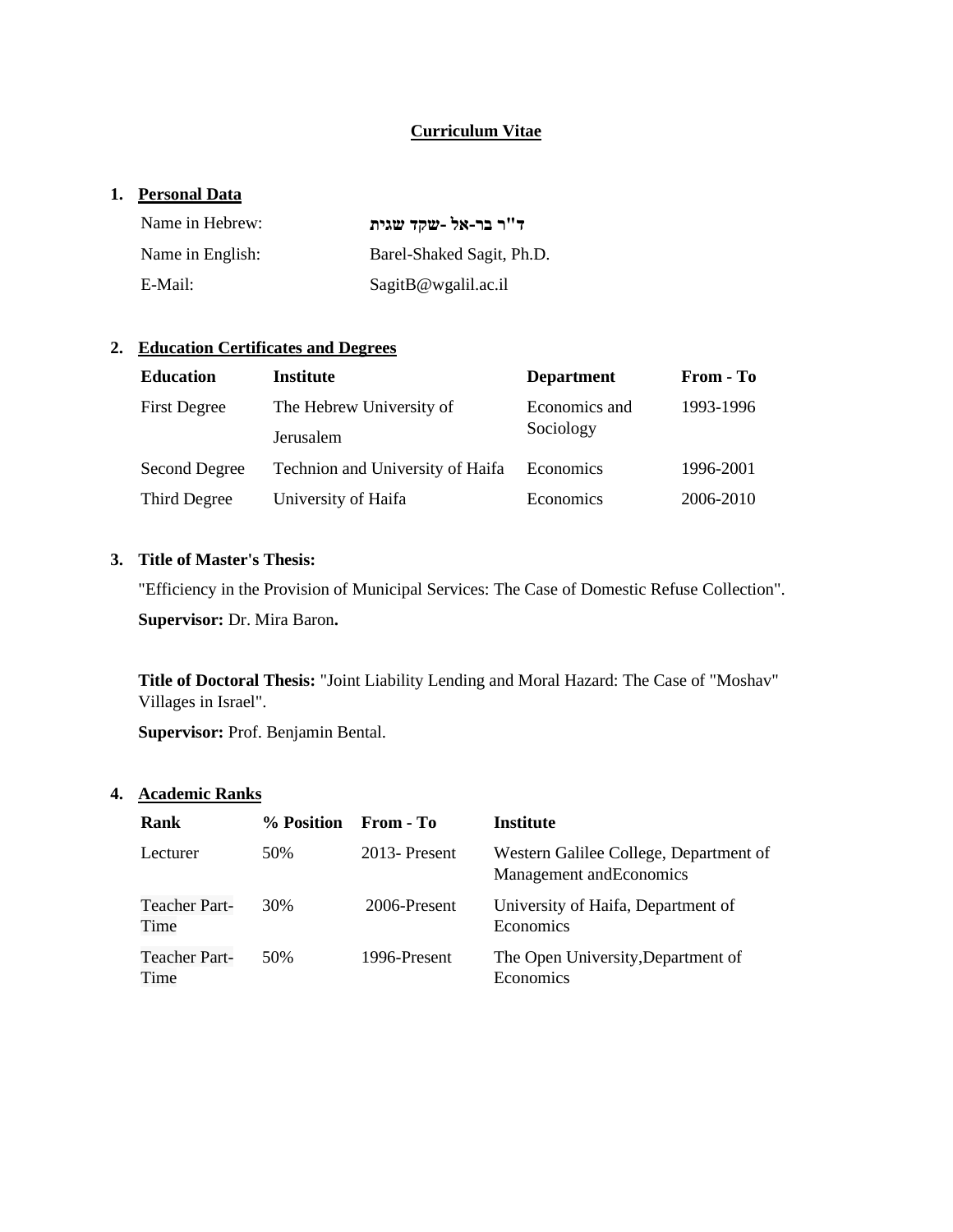### **5. Grants and Awards**

### **Year Name of Grant/Award**

2006 Reward of Excellence In Teaching- Western Galilee College

### **6. Active Participation in Conferences (Only from 2001)**

- "Israel Economic Association The  $18<sup>th</sup>$  convention", Maale Hahamisha, Israel, May,  $8<sup>th</sup>$ , 2002. "Efficiency in the Provision of Municipal Services: The Case of Domestic Refuse Collection".
- The Israel Society of Ecology and Environmental Sciences- The 32th convention, Tel Aviv, December, 18<sup>th</sup>, 2002. " Efficiency in the Provision of Municipal Services: The Case of Domestic Refuse Collection".
- Barel-Shaked, S. & Luski, I. (2017). Retirement of self-employed: The case of farmers in the Galilee. Presented at the annual meeting of the Regional Science Association – the Israeli branch, Acre, Israel.

### **7. Scientific Areas of Specialization**

Behavioral Economics, Agricultural Economics

Public Economics, Israel Economy.

### **8. Miscellaneous**

In my courses I combine practical exercises with theoretical models.

I review articles and researches on the agenda and linking them to the course topics.

I emphasize students' involvement in the discourse.

My way of teaching is very intuitive, simplifying complex issues while maintaining an appropriate academic level.